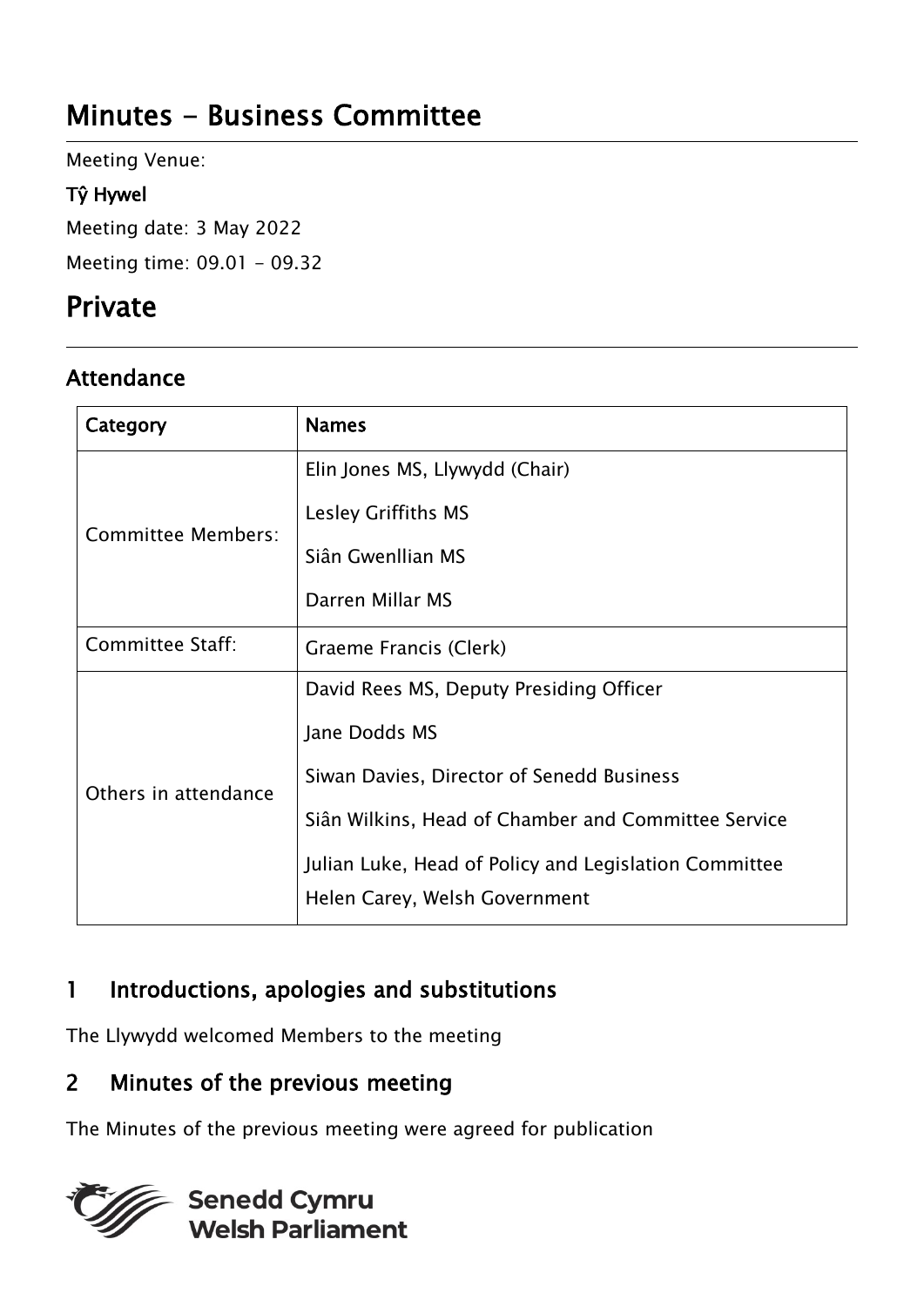## 3 Organisation of Business

### 3.1 This week's business

### Tuesday

- Statement by the Minister for Economy: Border Controls (30 mins)
- Voting time will take place as the last item of business.
- Plenary is unlikely to run past 5.30pm.

#### Wednesday

- Questions to the Senedd Commission (30–15 mins)
- Short Debate: Llyr Gruffydd (North Wales) (30 mins)
- Voting time will take place as the last item of business.
- Plenary is unlikely to run past 6.10pm.

#### 3.2 Three week timetable of Government Business

The Trefnydd drew Business Committee's attention to the following changes:

#### Tuesday 10 May –

- Statement by the Minister for Climate Change: Welsh Housing Quality Standard 2
- Statement by the Minister for Health and Social Services: The Health and Social Care Outcome Framework

#### Tuesday 17 May –

• Statement by the Minister for Education and Welsh Language: The National Music Service: delivering the National Plan for Music Education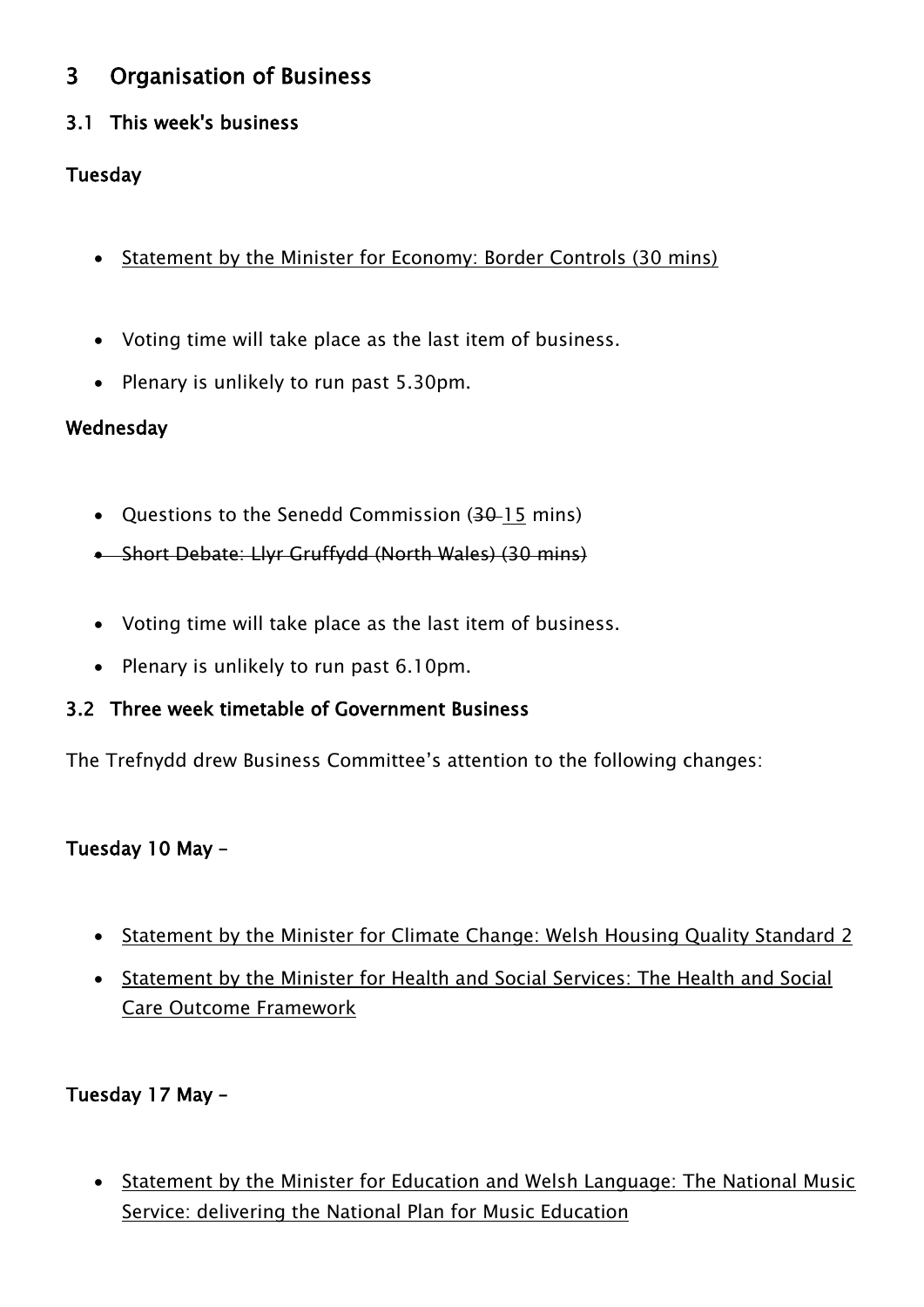- Statement by the Minister for Climate Change: The Housing with Care Fund
- Statement by the Minister for Economy: Offshore Marine Energy

Business Committee noted that the order of questions to ministers on 11 May has been adjusted, with questions to the Minister for Health and Social Services being scheduled before questions to the Minister for Economy.

#### 3.3 Three week timetable of Senedd Business

Business Committee agreed to schedule the following items of business:

### Wednesday 25 May 2022 –

- Member Debate under Standing Order 11.21(iv) (60 mins)
- Time allocated to the Welsh Conservatives (60 mins)
- Time allocated to Plaid Cymru (60 mins)

#### 3.4 Member Debates: Selection of Motions for Debate

Business Committee considered the motions tabled and agreed to schedule the following motion for debate on 11 May:

NNDM7994 Alun Davies Co-submitters Rhun Ap Iorwerth Samuel Kurtz Jane Dodds

To propose that the Senedd: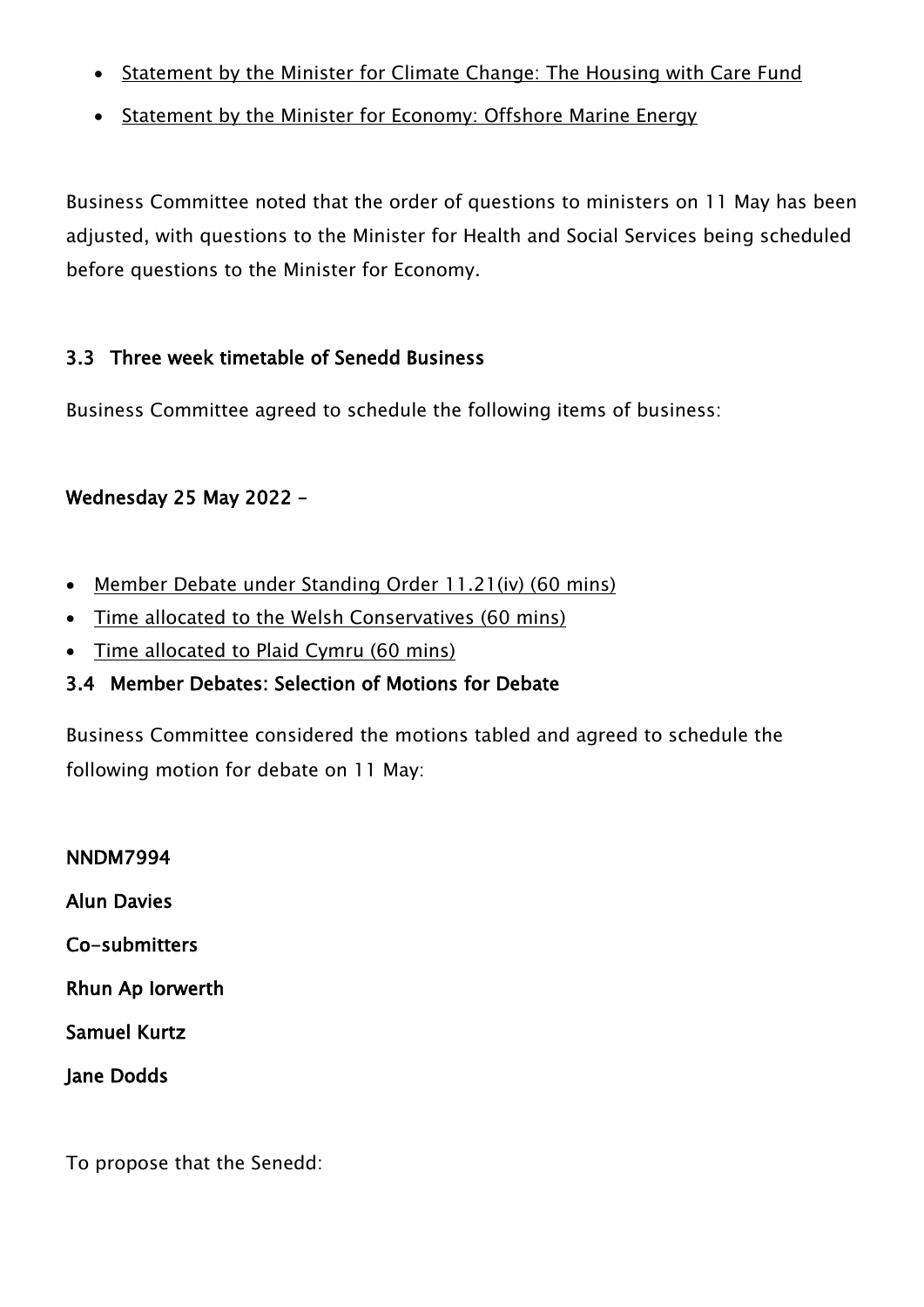1. Notes that this year is the 90th anniversary of the Holodomor: the famine which killed an estimated 4-6 million people in Ukraine over 1932/33.

2. Further notes that this famine was the consequence of the deliberate actions and policies of the Soviet Union.

3. Expresses its sympathy and extends its solidarity to the people of Ukraine on behalf of the people of Wales.

4. Calls on the Welsh Government to initiate a commemoration programme to remember the victims of the Holodomor and to raise awareness of the suffering of the people of Ukraine.

Business Committee also agreed to schedule the following motion for debate on 25 May:

#### NNDM7964

#### Jack Sargeant

To propose that the Senedd:

1. Notes:

a) that the Welsh Government was the first in the world to declare a climate emergency, recognising the serious threat climate change poses;

b) that public sector pension schemes continue to invest in fossil fuels and, for many years, campaigners have urged schemes to disinvest;

c) that the Welsh pension partnership moved quickly to withdraw investment from Russian holdings and has previously divested from coal, thus demonstrating that it is possible for pension funds to make these decisions;

d) that Members of the Senedd took the initiative to divest their own pension funds from fossil fuels;

e) that if public sector pension schemes in Wales disinvest, Wales would be the first nation in the world to achieve this, demonstrating to fund providers the need to create fossil fuel free investment products;